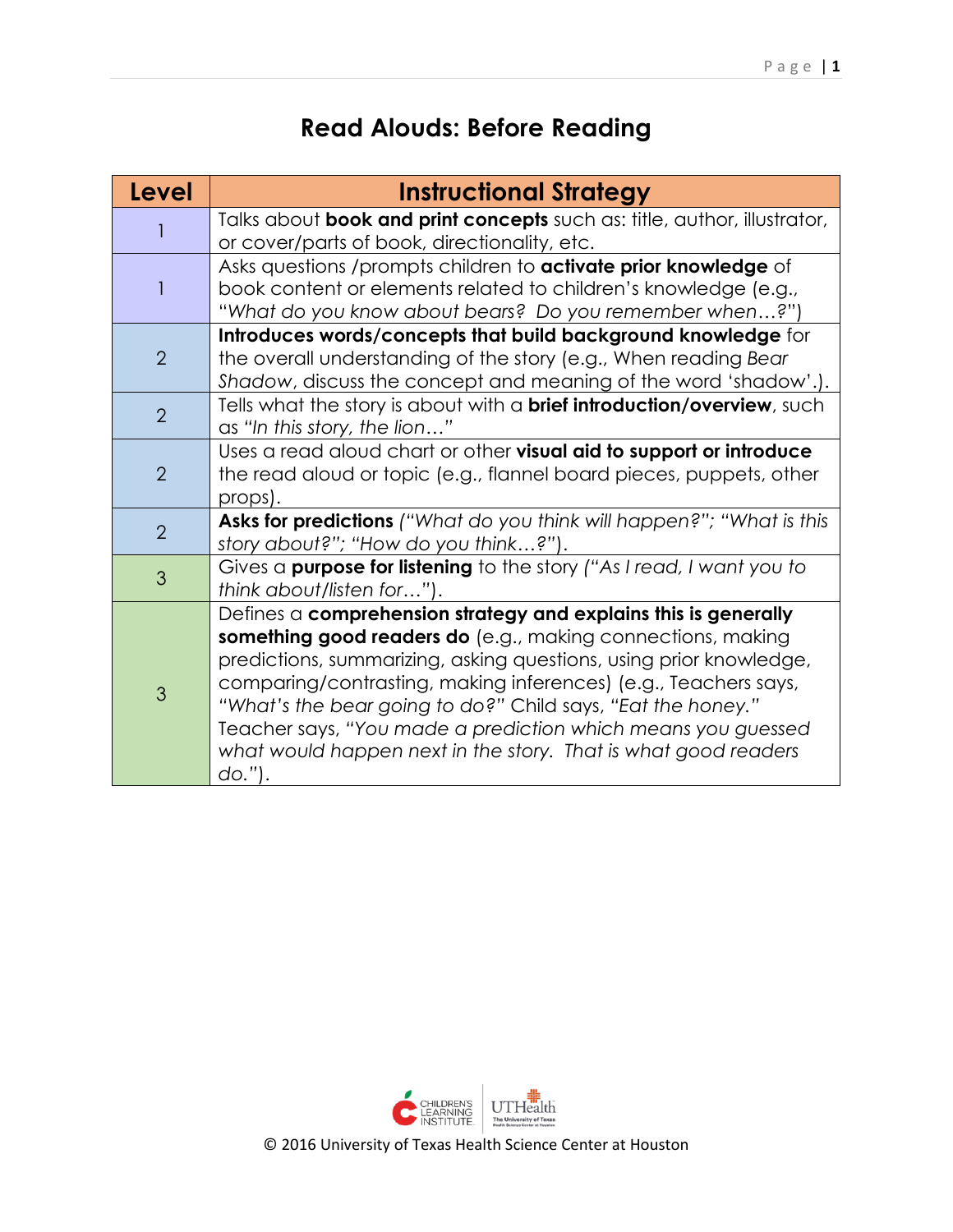## **Read Alouds: During Reading**

| <b>Level</b>   | <b>Instructional Strategy</b>                                                                                                                                                                                                                                                                                                                                |
|----------------|--------------------------------------------------------------------------------------------------------------------------------------------------------------------------------------------------------------------------------------------------------------------------------------------------------------------------------------------------------------|
|                | Reads with expression to capture children's attention (e.g., dramatic<br>tone, special voices for characters, etc.).                                                                                                                                                                                                                                         |
| 1              | Acknowledges child responses or acknowledges children who initiate<br>their own topic during reading with simple praise or brief<br>acknowledgement (e.g., "Good job", "You're right", repeats child's<br>comment and/or praises).                                                                                                                           |
| 1              | Asks knowledge level, basic questions (have right or wrong answers<br>based on what you can see in illustrations or hear from the words read<br>aloud; e.g. Recalls names, events, and descriptions, etc.).                                                                                                                                                  |
| 2              | Asks higher level, thinking questions (analysis or thinking required, "why,"<br>"how", compare, link, explain, etc.).                                                                                                                                                                                                                                        |
| $\overline{2}$ | <b>Builds or expands on child responses</b> by adding more information with<br>more than simple praise/brief acknowledgement (e.g., Child: "It's a<br>giraffe!" Teacher: "Giraffes have really long necks;" Child: "He's mean!"<br>Teacher: "I agree with you that he's being mean. I think he is a bully.").                                                |
| $\overline{2}$ | Gives child-friendly explanation of vocabulary words in text (e.g.,<br>"Dangerous means not safe.").                                                                                                                                                                                                                                                         |
| $\overline{2}$ | Asks children to quickly act out important words or ideas in story (e.g.,<br>"Let's all pretend to tremble like we are scared.").                                                                                                                                                                                                                            |
| $\overline{2}$ | Encourages children to say/repeat a vocabulary word with the teacher.                                                                                                                                                                                                                                                                                        |
| $\overline{2}$ | Models or asks children to use prior knowledge connected to previous<br>themes or classroom learning topics (e.g., "What have we already<br>learned about?"; "We planted flowers the other day and this book is<br>about plants.").                                                                                                                          |
| $\overline{2}$ | Models or asks children to make connections between the text and their<br>life or experiences outside the classroom (e.g., "What animals did you see<br>when you went to the zoo with your dad?"; "Good readers think about<br>how books remind them of things in their life. This is called making a<br>connection. What does this book remind you of?").   |
| $\overline{2}$ | Models or asks for <b>predictions</b> ("What do you think will happen if?";<br>"How do you think?").                                                                                                                                                                                                                                                         |
| $\overline{2}$ | <b>Follows up on predictions</b> made to confirm whether the prediction<br>did/did not occur.                                                                                                                                                                                                                                                                |
| 3              | Models or encourages children to think about the purpose for listening<br>discussed before reading (e.g., "We were thinking about").                                                                                                                                                                                                                         |
| 3              | Models or thinks aloud to draw attention to a comprehension strategy<br>(e.g., making connections, making predictions, summarizing, asking<br>questions, using prior knowledge, comparing/contrasting, making<br>inferences) (e.g., Teacher says, "I have a question about this book. Why<br>does the?" Teacher says, "This picture makes me wonder about"). |



© 2016 University of Texas Health Science Center at Houston